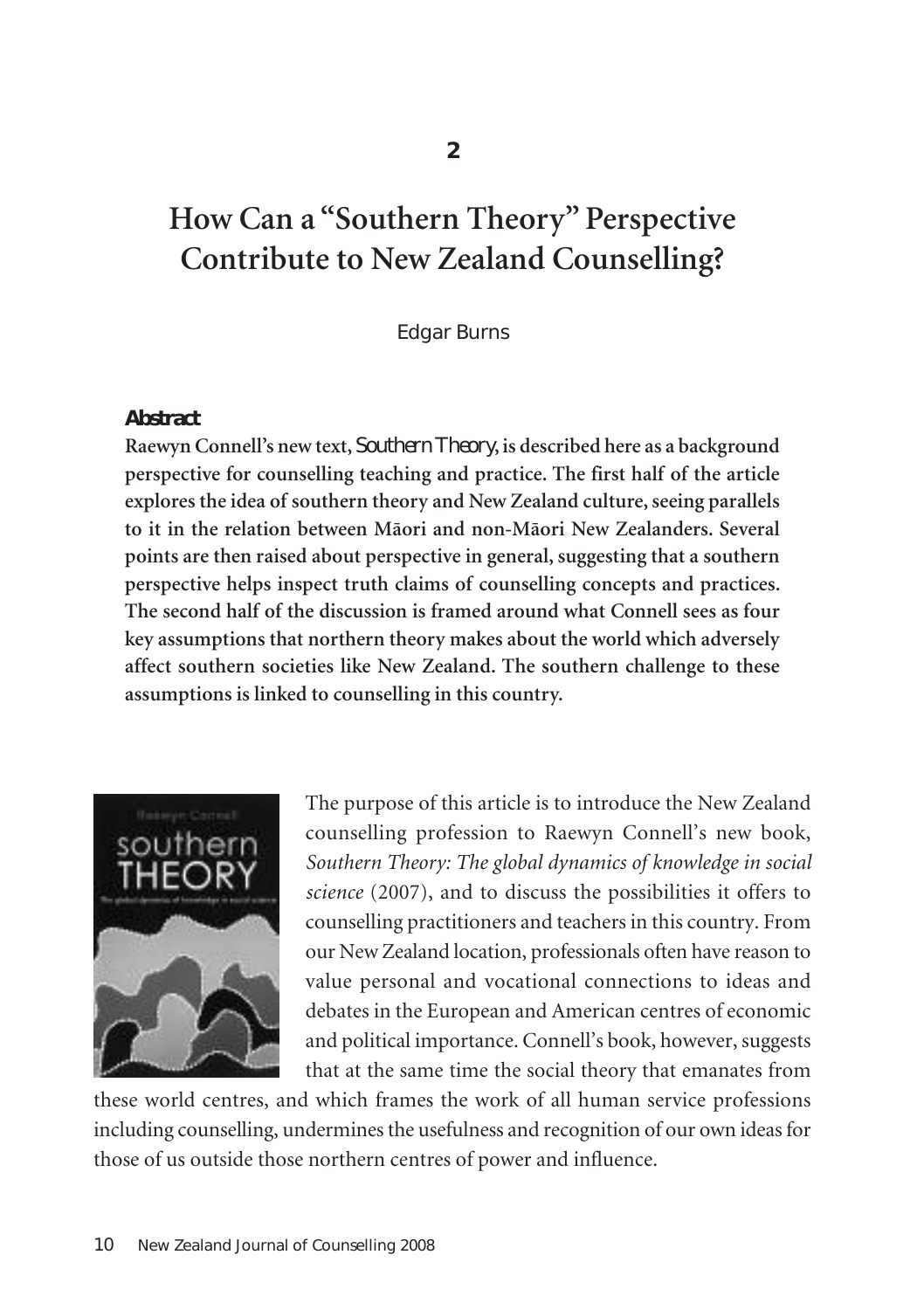My viewpoint in writing this article is that of a sociologist who has taught counselling, psychotherapy and social work degree students at each year-level of their undergraduate degree over a number of years. Seeing students pulled between the authorities in their northern canonical texts on the one hand, and the need to learn how to address local issues and personal needs on the other, in this country, in these cultures, and in this period of time, has been a powerful experience-near educational exchange for me and my colleagues. Both students and teaching staff engaging this tension are called to reframe experience and reflect on what it means, and how to proceed as we grow professionally and personally.

Given that many of the texts used internationally in counselling come from First World or northern hemisphere sources, the implications of Connell's reasoning suggest that counselling, along with other professional activities, will exist in a tension between developing local concepts for local problems, and the continual absorption and cultural colonisation of our social ways of framing our national and cultural experience by unconscious emulation of thoseworld centres. As a consequence of thistension, the tug and pull of theoretical and cultural social forms creates a kind of practitioner split mentalité. Protocols of professional-client interaction, service provision, and ways of doing things "sort of fit," but also "don't exactly fit" at the same time. Counsellors can be so focused on learning and improving their skills and competencies that their faithfulness to what texts and theorists say misses this largely invisible overlay of American and European—what Connell calls northern—ways of doing things on southern societies such as New Zealand and Australia. Australasian societies are a long way from being European countries or cultures any more, and this encroachment of ideas inhibits the interpretation of southern experience and practice here.

In a number of ways, this echoes and reinforces the kind of insights provided in the essays that appeared in the *New Zealand Journal of Counselling*, *27*(1). That issue offered, as the editors commented (Cornforth & Parkin, 2007), "at long last, a number of papers that have as their focus taha Mäori, biculturalism and different ways of relating" (p. iv). Many of the same kinds of processes of overlay, and resistance to or amelioration of such imposition that are central to discussions of Mäori and Päkehä and our colonial backdrop, are paralleled today by the northern-versus-southern cultural tensions affecting New Zealand.

This fundamental point needs to be expanded because it works at least on the following four levels. First, there are analogous marginalising processes for southern societies as a whole, which to some extent can be read about and learned. Studying the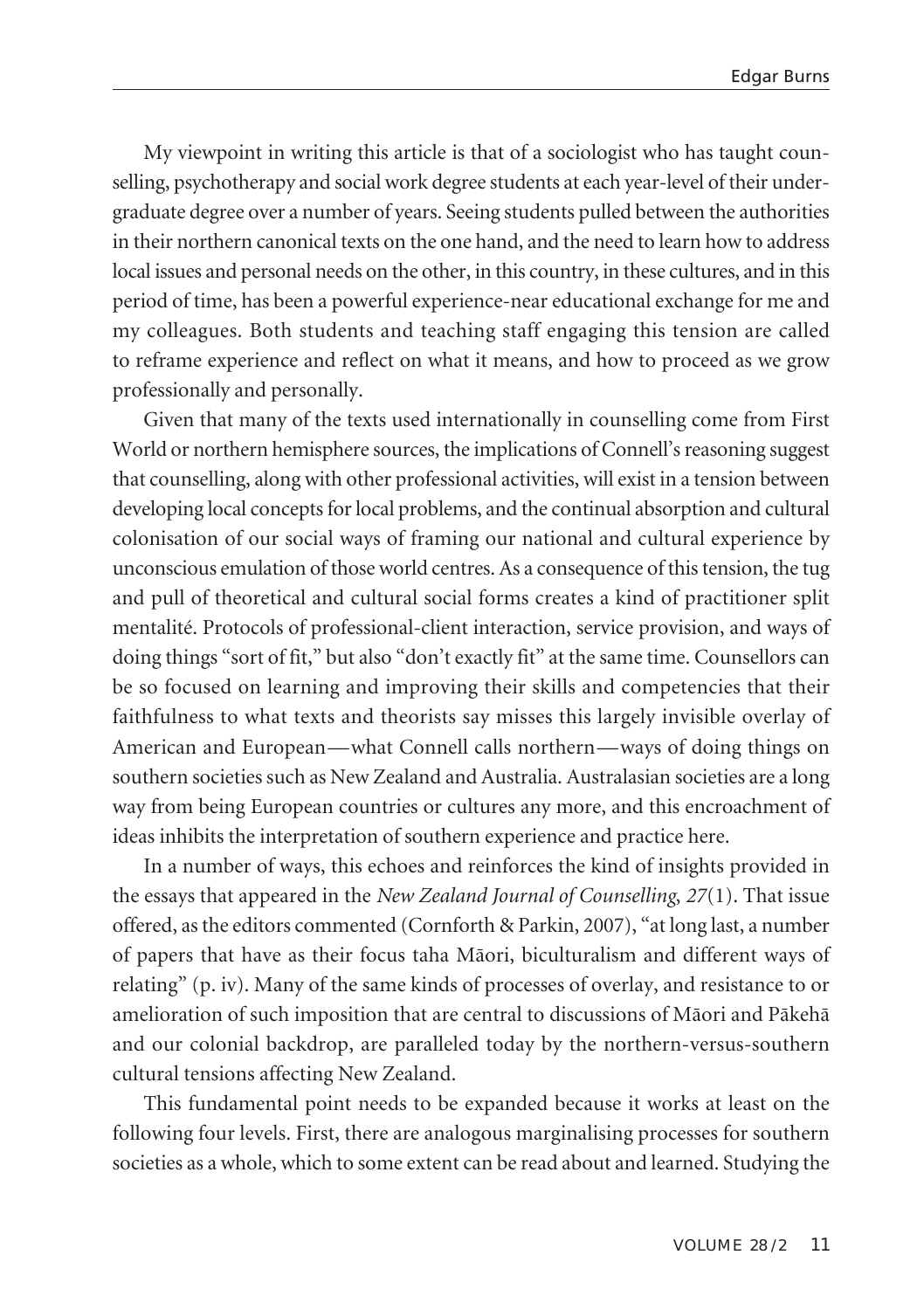Mäori-Päkehä relationships emerging from a new recognition by non-Mäori has already delivered some better understandings of things Mäori in recent years.

Second, this is not a claim that says "we" (non-Māori) understand what Māori have gone through and continue to go through vis-à-vis the rest of New Zealand society. However, it proposes that the sort of colonisation and racialisation "putting down" mechanisms that affect Mäori—where a dominant group sometimes explicitly, but more often tacitly, systematically disadvantages the minority group—have analogues that are being practised on us as whole New Zealand southern society (Mäori and Päkehä together). This is done by northern powerful societies that speak and write about *their* problems from *their* point of view, and in terms of *their* political process and cultural practices in relation to those issues, and how to deal with them. Such speaking, writing and practice mostly ignores New Zealand experience, but acts as though it also represents and is transferable to our national situation.

Third, if this affects all of us in a southern society, as Connell claims, then those of us who are not Mäori can benefit from Mäori input and learning about Mäori experience. This is not just for reasons such as addressing fairness and gaining insights into holistic or spiritual framings that have been greatly eclipsed in secular society, but because Mäori are a near-at-hand source of knowledge and insight into how such marginalising processes play out. If we find it hard to see the near-invisible strands like those with which Gulliver was tied down by the Lilliputians and which also tie us, we have a need to absorb some of that often bitter marginalisation to help shift our collective New Zealand self-understanding. This need not be a cultural cringe, but a growth towards cultural maturity.

Fourth, to the degree that the idea of southern theory has merit, it is certain that the professional activity of counselling, in any of its institutional or practitioner forms or modalities, draws upon professional and theoretical models that *in toto*, whatever their conceptual usefulness, at the same time effectively marginalise the full development of local counselling knowledge, ideas, and ways of thinking about ourissues. This is not a claim to privilege local experience, but an assertion of the legitimacy and appropriateness of locally generated ideas with which to think about and understand that experience.

The idea of a southern perspective is not in any way opposed to attention to Mäori and bicultural perspectives, nor is it trying to supersede them. Quite the contrary: it actively builds on alternatives to mainstream values and ways of framing experience, pain, and value, and pays attention to exploring solutions utilised by indigenous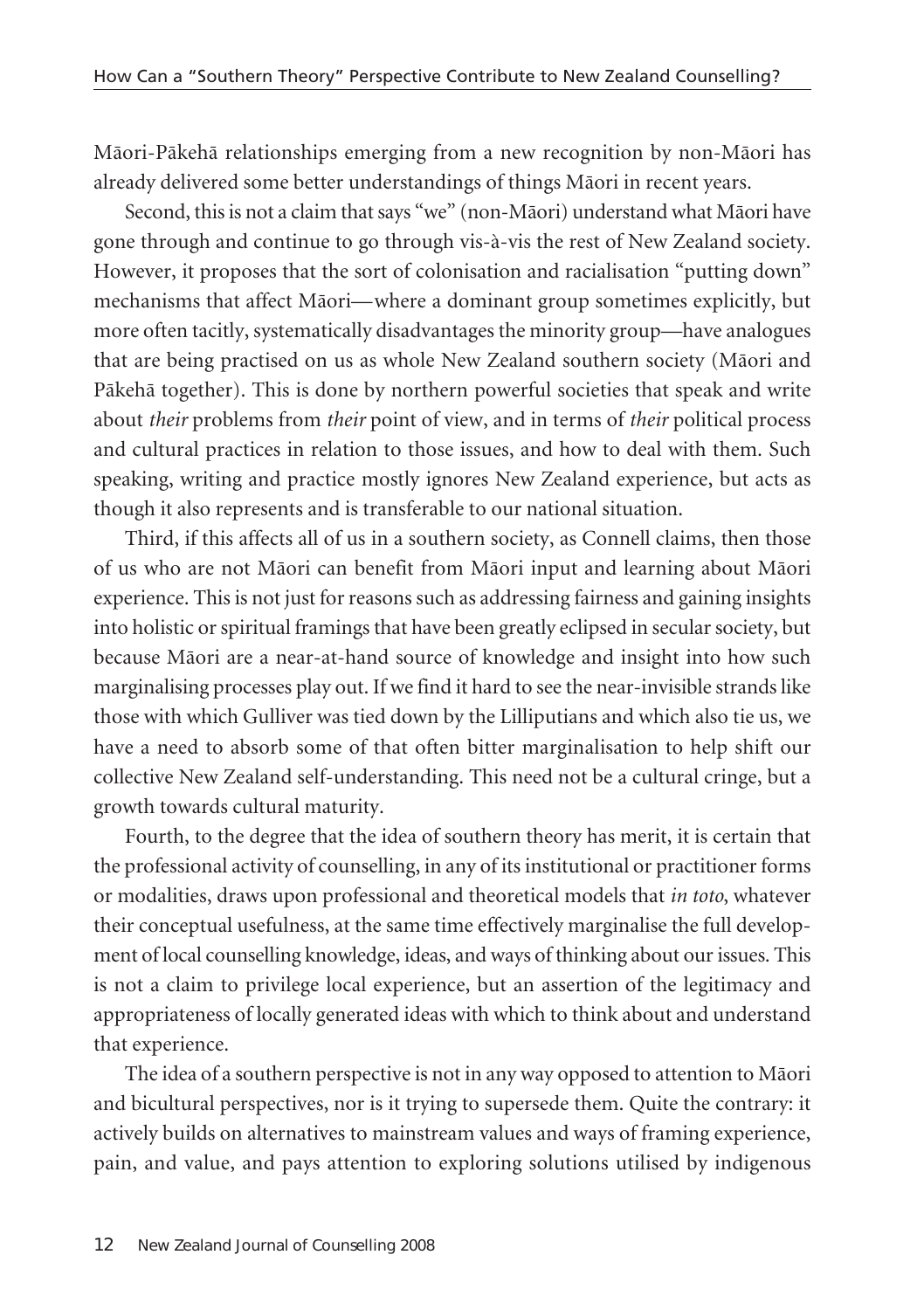peoples. Connell asserts that the presence of indigenous peoples in southern countries, and their values concerning land, group behaviour, community and gender, have changed ex-Europeans who now live here. New Zealanders are no longer merely white people in this part of the world; our whole economic and cultural life is different because of this contact and location. In New Zealand's case, European New Zealanders are Päkehä, whether that word or another is preferred. Connell's term *southern* picks up this changed socio-cultural reality across a number of countries like ours.

Anthropologist Unni Wikan's(1991) admonition about "balance" is a useful contribution that complements Connell's reasoning by means of a brief narrative cameo she provides. From her work in Indonesia, Wikan describes a conversation with a local Balinese couple about applying concepts like "balance" and "harmony", concepts that might be used in a number of counselling practitioner contexts.

*In theend the man cut meshort and gracefully said, "You know, it's right what you say, but it is not the way wethink."And he went on to expound how Balinesethink, substituting the notion of "balance" I had used with moreexperience-nearconcepts of pragmatic consequence in everyday life, and relegating my kind of usage to the discourse of literary and textual specialists. To me his warning came timely. As I saw it, he did not merely juxtapose two kinds of discourses, two ways of knowing, one expert, one folk, or even two different cultural models. More was at stake.*

(p. 285)

Wikan, the academic, reports herself as *learning* her theory from her everyday conversationalists. Many counsellors and educators report a similar sense of learning from those with whom they work. Connell's argument is about the professional framing, texts, and Euro-American perspectives imparted from northern, non-New Zealand settings that hinder the development of local self-understanding and action.

So even while we expand our understanding of Mäori-and-Päkehä-together ways of behaving, reacting, learning, and adapting, we are continuing to use the theoretical and practice tools of counselling individuals and academic disciplines that are historically and culturally located elsewhere—they are not the simple, literal "truth". Durie (2007) put it like this in a recent volume of this journal:

*Since the modern study of psychology owes much to investigations by scientific researchers in western countries, many of thefindings about behaviour,relationship building, cognition and affect are particularly germane to western cultures. However, they cannot necessarily be applied to all cultures. Assumptions about*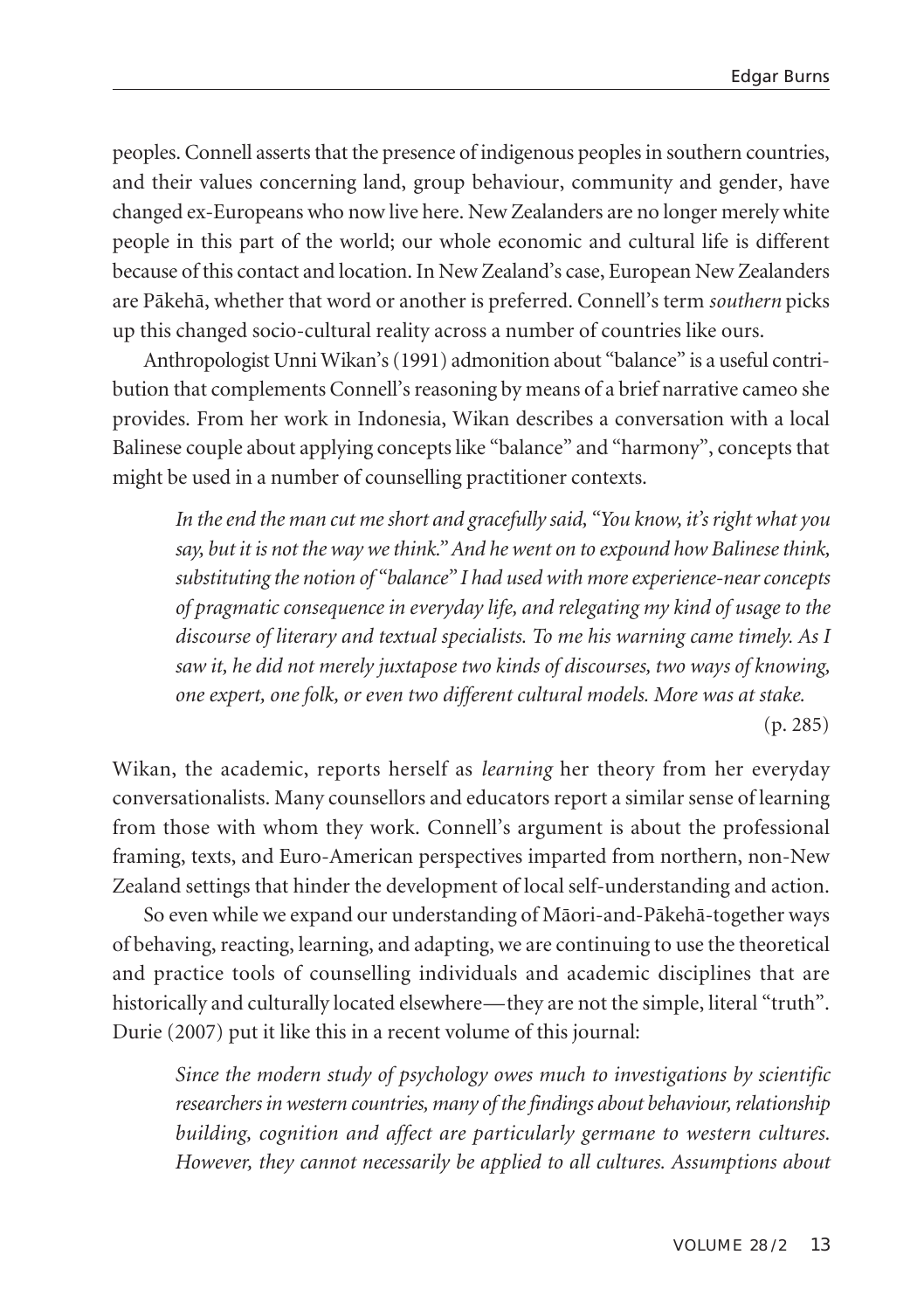*universality havelong since given way to recognition of theimpacts ofethnicity on patterns of behaviour, and there is an increasing realisation that the ways in which peoplethink, feel and relateto each other are often a reflection of theculture within which they have been raised.* (p. 1)

A southern approach to such issues is one way of elaborating a response. It aims to:

- name broad themes of cultural and national sensibilities that together make much of what we do in our advice and interpretations appear to be "natural". The fact that such "sensibilities" are not just "natural" can be readily discovered by New Zealanders visiting or relocating in another country; this learning may be more elusive for northern professionals coming here;
- introduce an integrative social theory perspective that might be woven into our counselling teaching and practice in this country, honouring gender, ethnicity, and culture, and gradually challenging existing perspectives and models;
- identify southern commonalities across several countries outside the northern European and American metropolitan centres;
- invite engagement with northern theory from a standpoint that is increasingly our own, where the "our" shares both indigenous and multi-country insights about how it is to be treated as "other" by the northern geo-political centres.

The contention here is that the pattern of inapplicability or merely partial relevance that exists between economically privileged countries and culturessuch as Mäori is not just about theories but is an expression of underlying political power. Further, this pattern is replicated even within the so-called group of developed nations in the marginalising effect that many ideas have on New Zealanders and other southern countries—for both Mäori and Päkehä, or for white Australians as well as Aboriginal peoples, and so on. Just as it is all too easy for Päkehä New Zealanders to miss the ways in which they marginalise Mäori in their professional and personal actions and practices, it is also common for Päkehä New Zealanders to be only vaguely conscious of the fact that their own—as well as Mäori—perspectives are discounted against ideas from the centres of intellectual and textbook production.

## **Using perspectives**

Sociology and other disciplines often use "perspective" and "approach" as broadly equivalent terms to mean the ways a person or group is oriented towards one or more subjects or to the world in general. The everyday terms "point of view," or "where a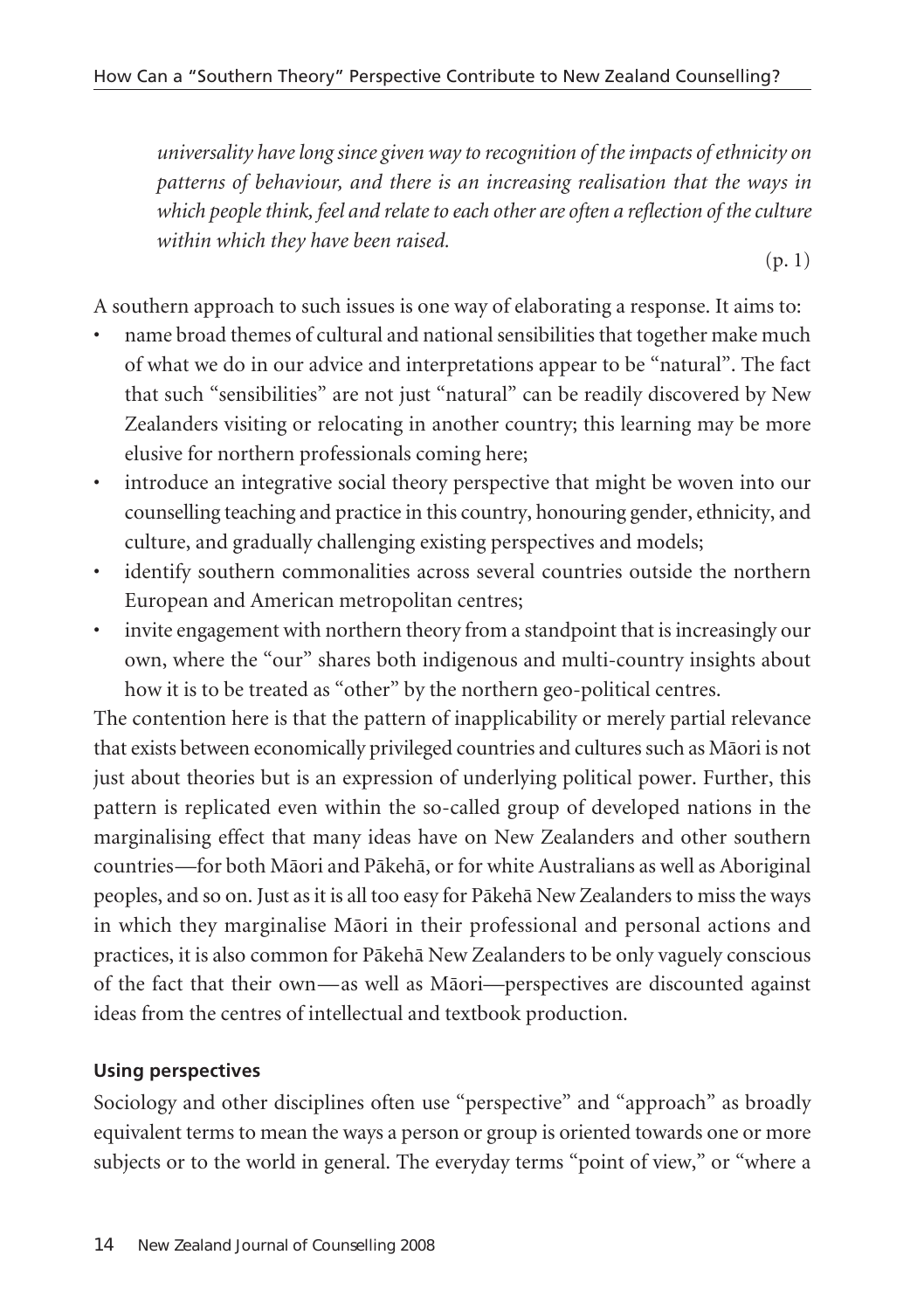person is coming from," express similar concepts in non-academic language. It is important as practitioners to be able to shift comfortably from the technical terminology of counselling theories and models to the everyday equivalents or near-equivalents that clients use. There is much more data to be harvested from interactionsif thisis done well. But to be able to do this competently is a counselling skill beyond the initial learning of theories, and where and when they might be applied. As teachers, there may be room for criticism that this further step in developing professional practitioner skills could be elaborated on. The role of sociology as one core contribution in the formation of counselling competence might be said to widen the vision of self and agency in varied cultural and social contexts. It can be tempting forsome professional helpers to omit contextual issues from their analyses and solutions for individuals, especially if these are contentious or culturally difficult to articulate, and prefer instead to adopt a more restricted focus that implies that personal issues largely have personal causation.

A perspective or point of view can be thought of in two ways. First, it provides a professional route for counsellors to orientate themselves to their own learning, their beliefs and priorities, their skills, and towards their clients. A subset of this is the academic use of perspective or approach to mean the conscious creation of ways to tackle issues and tasks. Perspective in this setting can sometimes be used as approximately the same as model or theory, but is better seen as giving guidance to such models and theory building. A feminist perspective, for example, causes attention to be paid across many diverse situations to gendered constructions, how women are positioned or framed in the given circumstances, and how these expectations and "rules" might affect and disadvantage women.

The second way to deploy perspective is to elevate clients' opinions and statements as their perspective on things, revealing their approach to life, to partner, to work, and so on. Although in one sense amorphous and often not explicit, client perspectives are fundamental material to work with if any reframing or change is contemplated. For example, it is not too hard to see a client perspective of inner self-critical talk having implications for everything from releasing negative links to parents, to reframing a primary partner relationship, to the care and training of the next generation. Further, it is possible to talk about differences between the academic job of self-conscious constructing of perspectives and the personal formation of perspective that clients(in fact, everybody) construct in going through various experiences in life. The first is formal and deliberate, whereas client perspectives may grow accidentally with the flow of life, often uninspected even when problems arise, and essentially private rather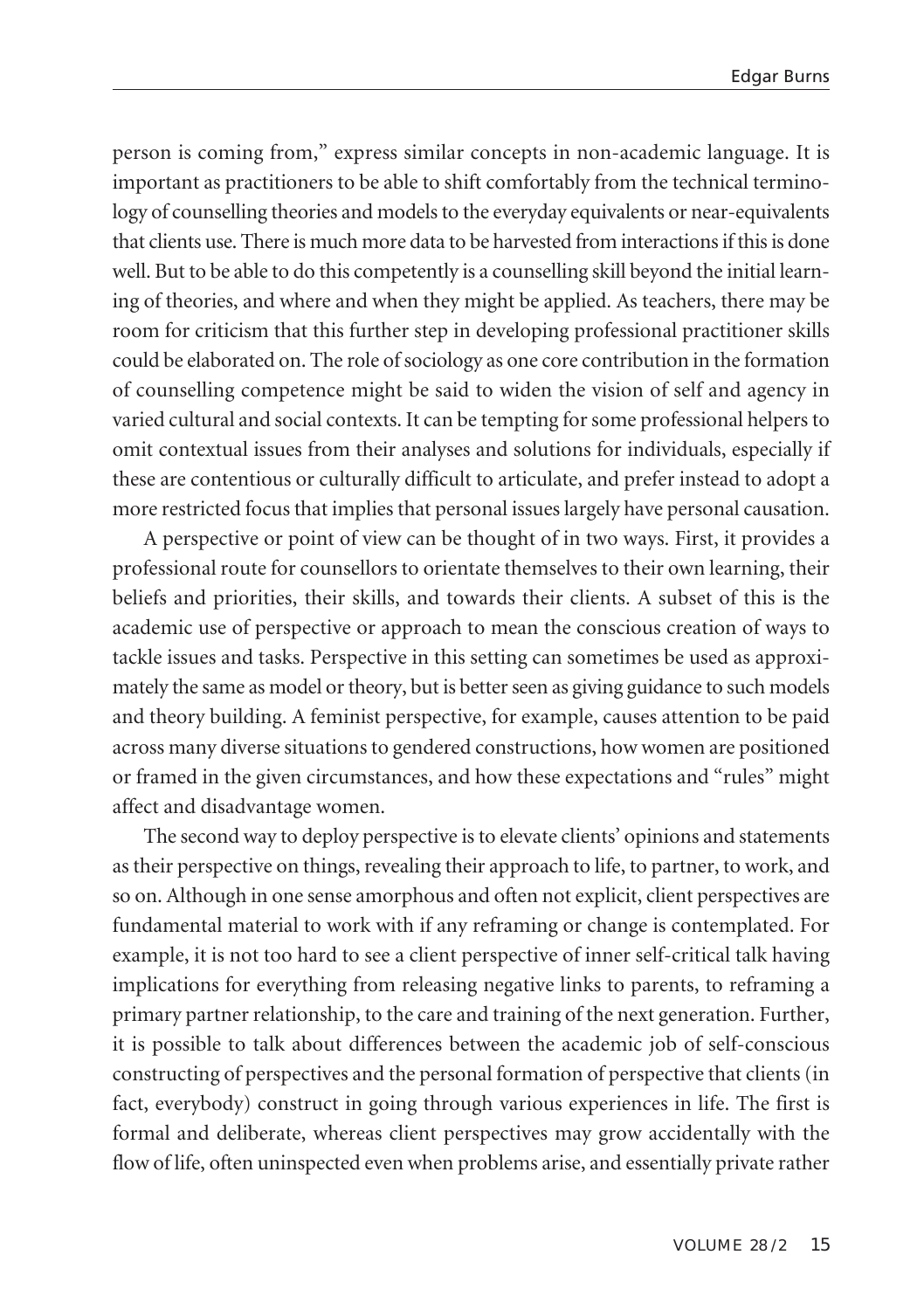than debated. Bringing perspectives and the assumptions that accompany them to awareness is often central to resolving internal or interpersonal conflicts.

In summary, then, a perspective may be a whole-of-life framework or a set of ideas about some more-focused topic. An academic perspective is usually regarded as broader and more background to a theory, although again there can be a fair bit of overlap in how these terms are used. An academic theory is deliberate, and should be set out formally so that others can—professionally—inspect it, challenge it, and test it in practice or by research, and suggest revisions. A perspective may be more cognitively framed or it may be a personal interpretive framework.

The southern perspective implies that we should be critically aware of the supposed "truth" of everyday counselling concepts(Walker, 2004). Without an ongoing agenda of professional enquiry and recalibration of our ideas, procedures, and concepts, our practice may become too narrow, may reflect age-boundedness, be too "white," too American, not international enough, or in a variety of other ways diminish our capacity to intervene professionally in the range of counselling situations regularly encountered, orin administrative contextsinvolving practice and policy processes and educator engagement.

## **Four main strands of southern theory**

What is southern theory? The subtitle to Connell's book explains that it is about "the global dynamics of knowledge in social science." It describes how modern social ideas that are now taken to be scientific, objective, and neutral were developed through the period of colonialism and neo-colonial expansion of European and American influence during the 19th and 20th centuries. The inference to be drawn from Connell's discussion of social theory is that the very central counselling ideas that we use every day are to some extent implicated in the dominating power relations that exist around the world. They are not simply and uncomplicatedly "truth". As reflected in NZAC policies, as well as in articles in previous issues of this journal, the idea that it is not possible to be a competent counsellor in New Zealand without some bicultural awareness makes the case for a local knowledge (Geertz, 1983) to be developed and utilised. Outside "knowledge" is not always applicable. Connell's argument is that similar reasoning applies across Australia and other southern countries as well.

When counselling within what may appear to be "completely" white or European New Zealander or other non-Mäori groups, practitioners still need a southern perspective. This is because the presence of white people in this part of the world, and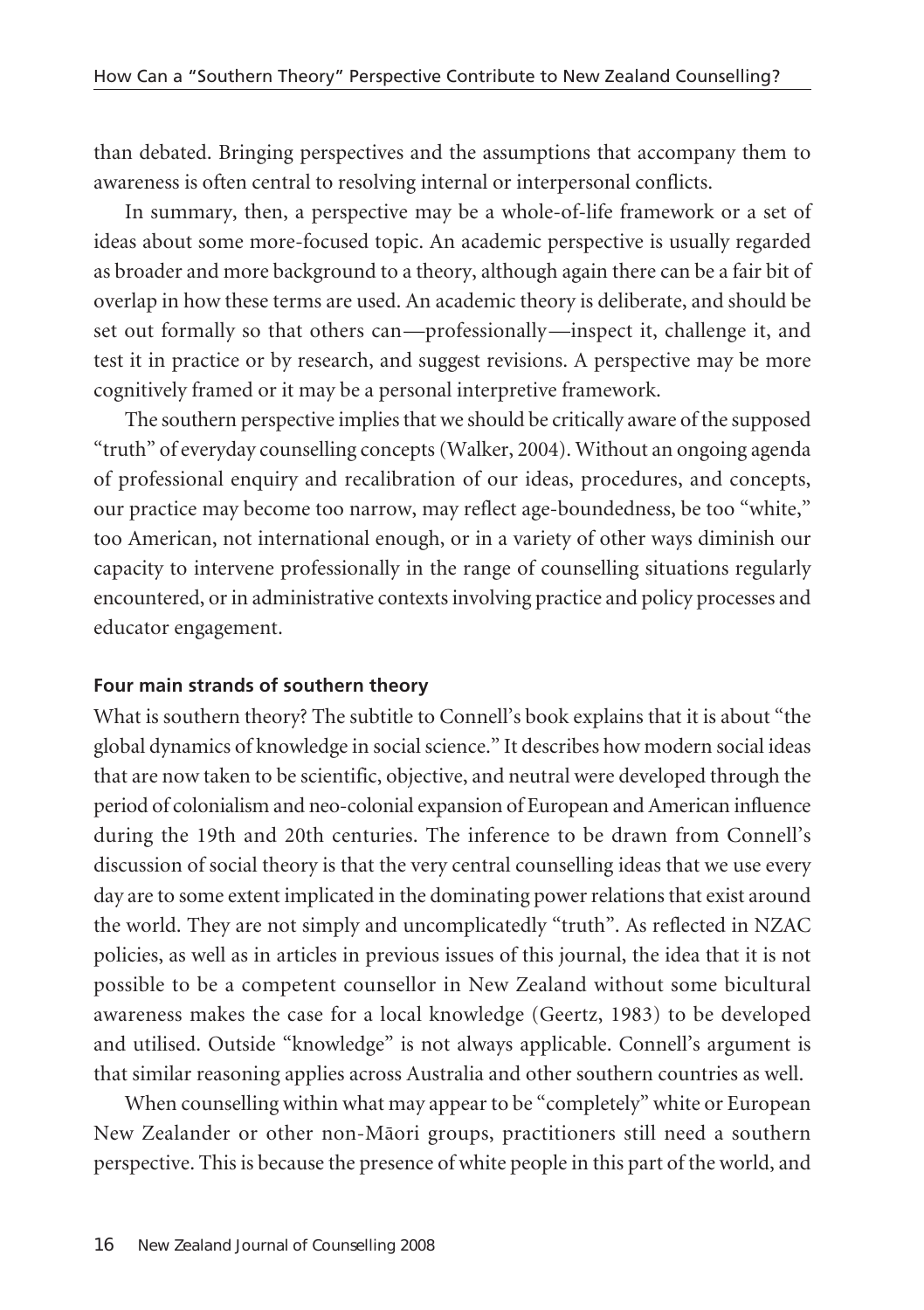the presence of Mäori people here—and all the complexities those facts give rise to meansthat Mäori experience and existence, and hence the modification of non-Mäori cultures, is relevant even in what might be supposed by some to be clearly "non-Mäori" situations within New Zealand social settings.

Even supposing a specialised argument might be made for a recently arrived counsellor interacting with a recently arrived counsellee, the event takes place within the cultural context of this society. Certainly, in all ordinary everyday interactions, the lived experience of Päkehä, Mäori, and any other identifiable groupings people may wish to claim (not just ethnic ones) is intertwined and thereby modified, irrespective of our personal activities, relationships, or opinions. This happens across the diversity of the political, economic, work, family, and interpersonal aspects of our lives.

Northern theory, as Connell demonstrates via critique of three well-known social theorists, can be seen upon inspection to be putting a northern "spin" on concepts and ideas that are therefore not entirely accurate representations from our point of view in the south. She calls these northern centres of power the metropole (the centre) and southern societies the periphery (that is, the edge places). The effect of these dominating frames of reference is to marginalise southern understanding, experience, and ability to construct and promote theoretical models and explanations relevant to our field, even if that is not intended or realised. Only by accepting and "buying into" the northern ways of doing things do we become acceptable "players", but the game is still played on northern terms.

Connell (2007, p. 44) identifies four aspects of the northernness of general theory. "The consequences of metropolitan geo-political location can be seen, I suggest, in four characteristic textual moves: the claim of universality; reading from the centre; gestures of exclusion; and grand erasure." A southern perspective also means that the simple fact of counselling texts being written in English does not necessarily mean they are fully congruent with New Zealand needs and social nuances.

In the four "textual moves," we can begin to discern ways in which these ideas might be appropriated by local counselling theory and practice so that local insights are not invalidated as merely special cases, interesting but not universally applicable, but re-read and established as useful and independent theories in their own right.

## *The claim of universality*

From a southern viewpoint, dominant northern texts from American and European authors make "a strong and repeated claim to universal relevance" (Connell, 2007,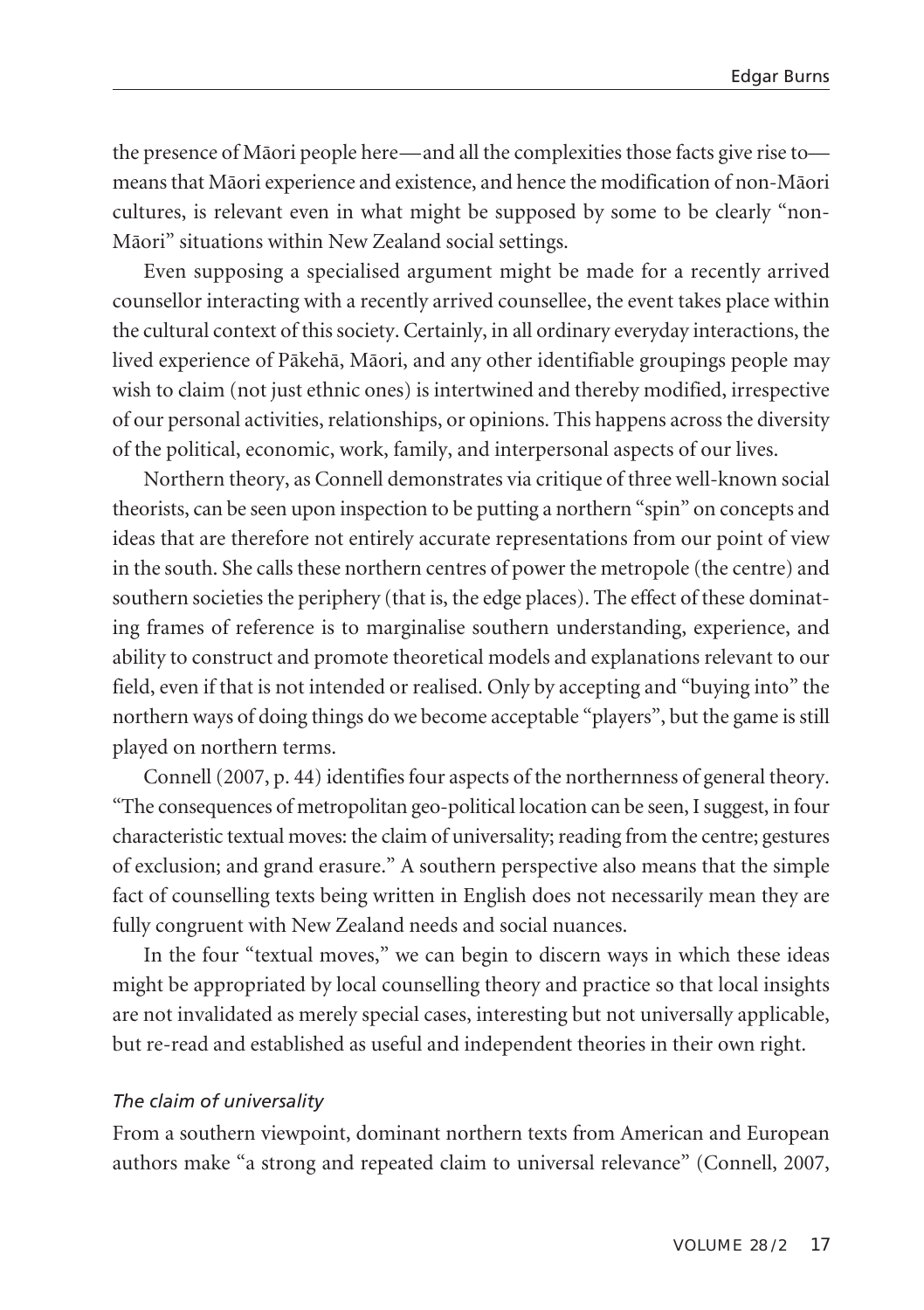p. 44). This assumption is part of the scientific and secular rationality that reached a peak of confidence in mid-20th-century developed societies. Those dominant economic centres still assume that professional texts (that is, what *they* say) are equally true for everyone. Four comments about this belief in the universal extension of northern views attempt to link this to New Zealand counselling.

First, even though northern ideas are dominating, southern theory is not advocating an "anti" northern standpoint, but rather argues that naming these ideas as northern invites recognition that these are *their* ideas and theories. Unreflective adoption of such ideas and concepts makes better sense to members of those societies than to us. It is always relevant to ask how poorly or well such ideas, models, and practices fit New Zealand, and to ask what selections we should make, or what challenges should be mounted. Thisis of course part of the conscious need to update our understanding and use of overseas ideas as our collective awareness of our own society continues to develop.

Second, a theory or model from here is given the name "a New Zealand counselling model" or something similar. Connell says "its specificity is immediately obvious," but such a question is much less often asked of American or European texts. To call something "Latin American counselling" is immediately to ask, in Connell's terms, how far this is relevant to other situations, and to note that such a question is much further down the list for inspecting northern claims. Often northern theorists and practitioners "bolt on" Australian or New Zealand examples to illustrate their work. Even insights generated from examples of, for instance, Hindu or Japanese culture (Shweder, 1991) still tend to be read by those in the northern environment as something of interest to append to the main truth that they already "know", rather than shifting an ethnocentric perspective.

Third, professional counselling and counsellors share many of the characteristics that northern professionalisation brought to this country in the 19th and 20th centuries. Professions, and the beliefs and practices that are part of professional socialisation and formalisation in modern society, are quite literally products(exports) of European and American—that is, northern—historical development.

Professions provide highly desirable links across national boundaries, but at the same time it is necessary to identify differences, culturally appropriate practices, and key focal concerns, and to follow these over time. Core professional competencies around which professional groups are constituted continue to alter over time. What counts as professionalism in American counselling sits at some points the same as in New Zealand, partly a model to be emulated, and at other points as something that has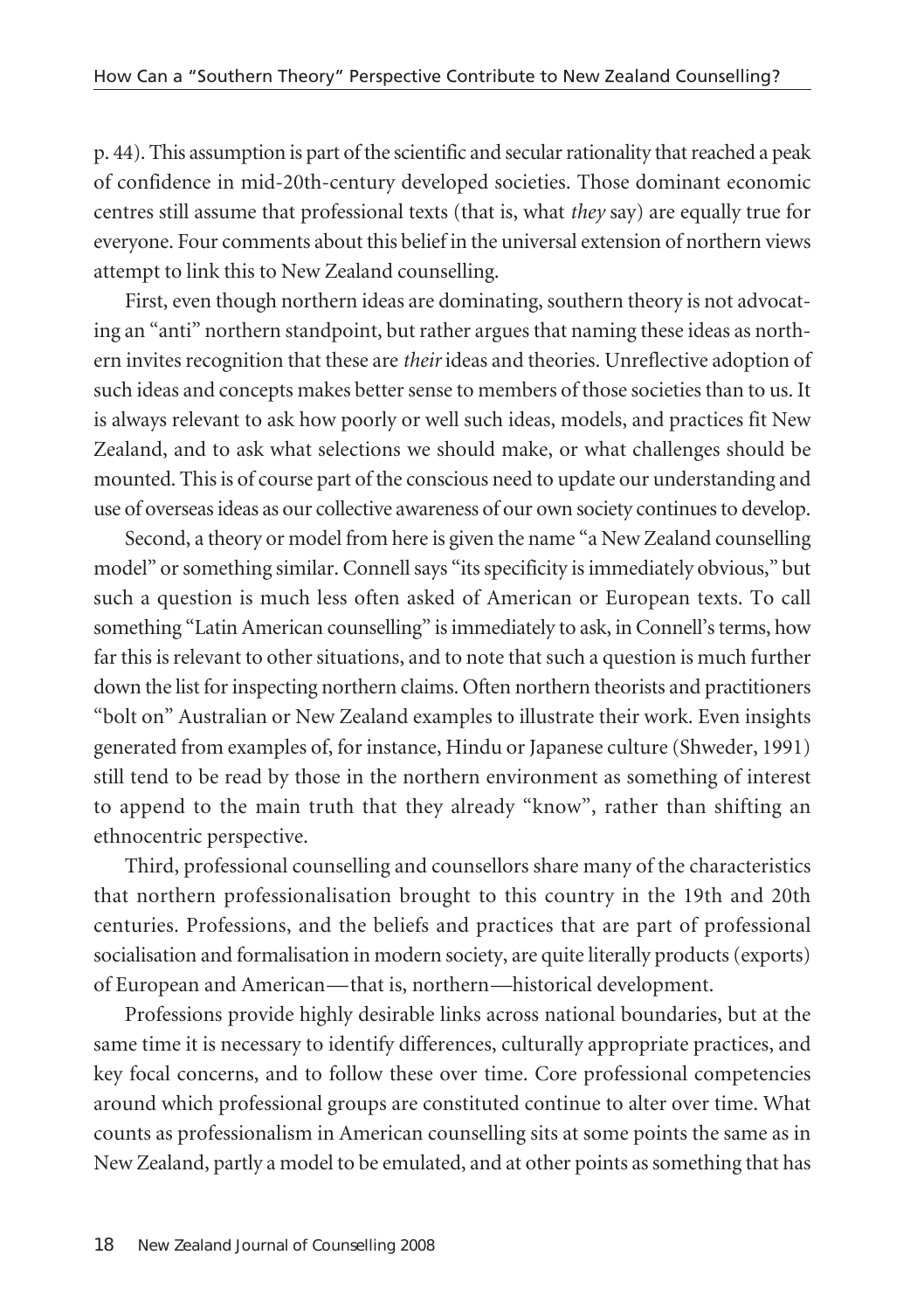rigidities, formalities, assumptions about method, practice, and cultural relevance extending to the "whiteness" of significant parts of the profession, and different malefemale discourses, that compare and contrast with this country when viewed from a southern perspective.

Fourth, assumptions or claims of universal relevance can also be challenged by reviewing specific examples from counselling and psychology. The cultural history of IQ tests, for instance, has a very low profile relative to the psychological testing sector creating and norming instrument validation over many decades. Only gradually has a reluctant acknowledgement been forthcoming to reveal how deeply embedded in social and historical contexts these tests are, challenging earlier beliefs in IQ test capacity to abstract a universal measure of intelligence (Murdoch, 2007). Similarly, the currently fashionable idea of emotional intelligence is imbued with cultural relativity. We can also include Walker's (2004) challenge to usage of learned-helplessness and self-efficacy concepts, staples of the counselling profession too often.

Again, as with the previous points, this is not to say such ideas are wrong *per se*, but that they contribute relative insights rather than the universal truth so often claimed or implied.

#### *Reading from the centre*

Connell (2007, p. 45) points out that "contributions to general theory are often presented as resolutions of some antinomy, problem or weakness in previous theory." In most social science and psychology disciplines, inspecting the history or development of the field reveals that schools of thought have emanated from disputes and attempted resolutions of methodological or theoretical positions. Connell's argument is that these debates or revisions are usually ones stemming from northern traditions, northern history, and northern issues. For example, while the subject-object binary is fundamental to European intellectual traditions, and shapes many counselling concepts, the Balinese example of feeling-thought cited previously demonstrates that there are quite different ways in which such conceptions can be framed. New Zealand has a hybrid history, drawing on Mäori and Pacific ideas as well as European ones. Being able to build on such ideas as viable and legitimate is a much harder task than merely seeing difference, or being seen as different.

Reading and re-reading from the centre means that these claims are continually repeated and reinforced: "That this point of view originates in the metropole is not explicit" (Connell, 2007, p. 44). Only to the extent that southern societies and experts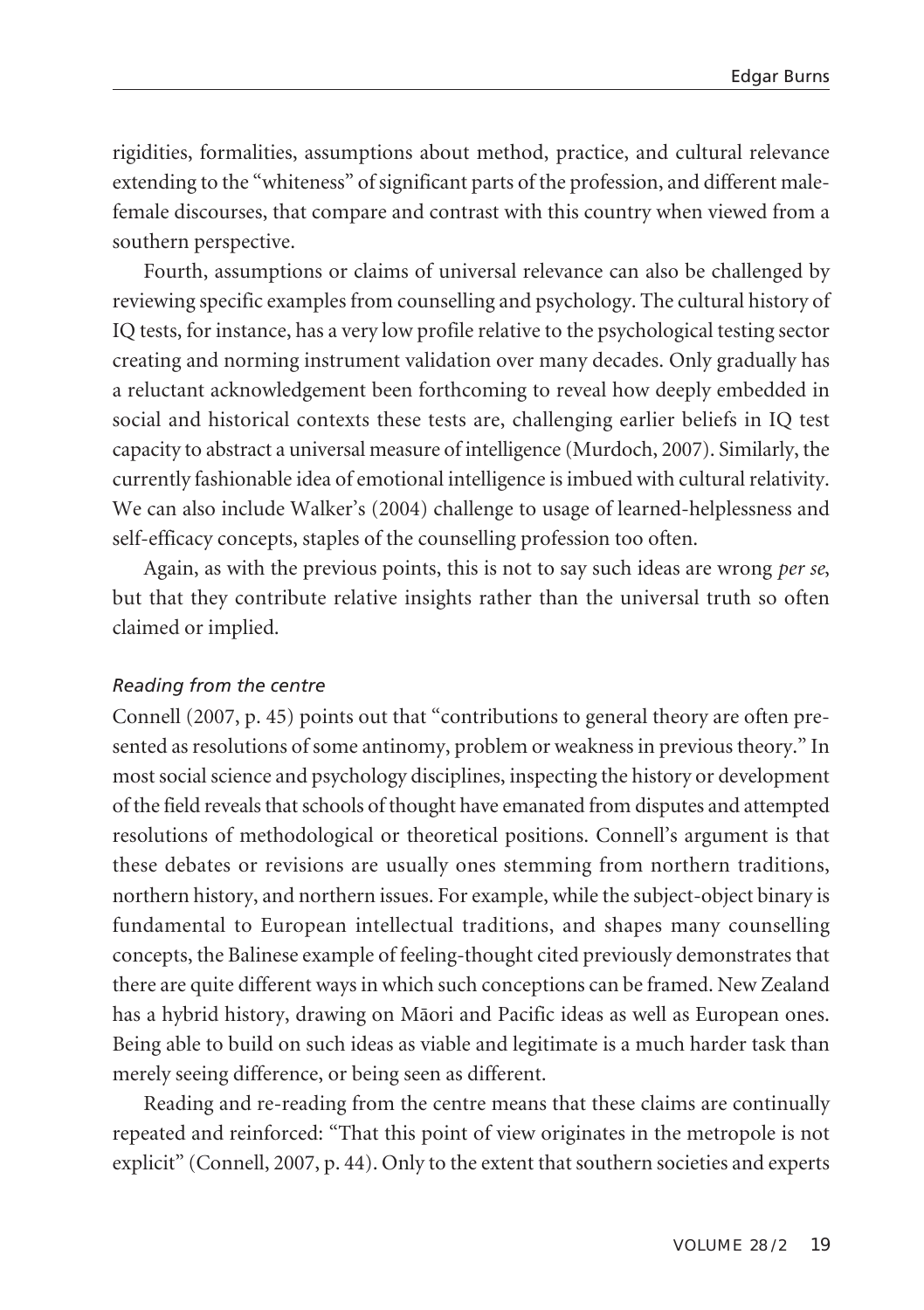call these ideas into question, making their assumptions explicit, do the universal claims inherent in such assertions, often described as scientific, become apparent as much less grand and much more ordinary. One clue that can be practically exploited is to identify why disciplinary schools of thought developed, and then chart the succession of such developments. Every disciplinary perspective chronicled in textbooks has its own history of challenge and dissatisfaction with the adequacy of previous approaches. More often than not, studying the history of such groups (not just the potted first-chapter summaries of textbooks such as Goodman, Schlossberg & Anderson, 2006, pp. 3–29) reveals knowledge patterns that make better sense when viewed from a southern vantage point as a mixture of culture, national themes and science, not simply science. This is true not only for recent contentions in identity politics involving constructions of gender and ethnicity, but also for supposedly neutral models of personality, use of inventories, creation of typologies, and so on.

# *Gestures of exclusion*

When texts are produced about counselling, they are predominantly from the northern centres of America and Europe. Slowly that is starting to change, but still with self-conscious reference to the theories and problems to be addressed as defined in those places. In a recent text such as Sharf's (2007) *Theories of Psychotherapy and Counseling*, the entire list of about a dozen major theories through which the text traverses reads like a who's who of European and American notable names and models of psychotherapy and counselling. As Connell (2007, p. 46) observes, "Theorists from the colonised world are very rarely cited in metropolitan texts of general theory." The question needs to be asked: in the other 90% of the world's population, is there no worthwhile philosophy or theory of personality, of the person, that has emerged over the millennia of multiple sophisticated civilisations? Sharf's book mentions a few, here and there, but the national-cultural northern centrism must be continually challenged.

There are pragmatic reasons, as well as the more abstract forms of geo-political positioning, for such gestures of exclusion. What Stager Jacques (2007) described in relation to business textbooks in New Zealand has similarities with counselling. He referred to the sense of imposition of non-New Zealand cultural types derived from overseastextbooks, but acknowledged the countervailing argument that the economics of production print-run (and hence being able to provide a more complex educational offering) make a bigger and better-value teaching resource.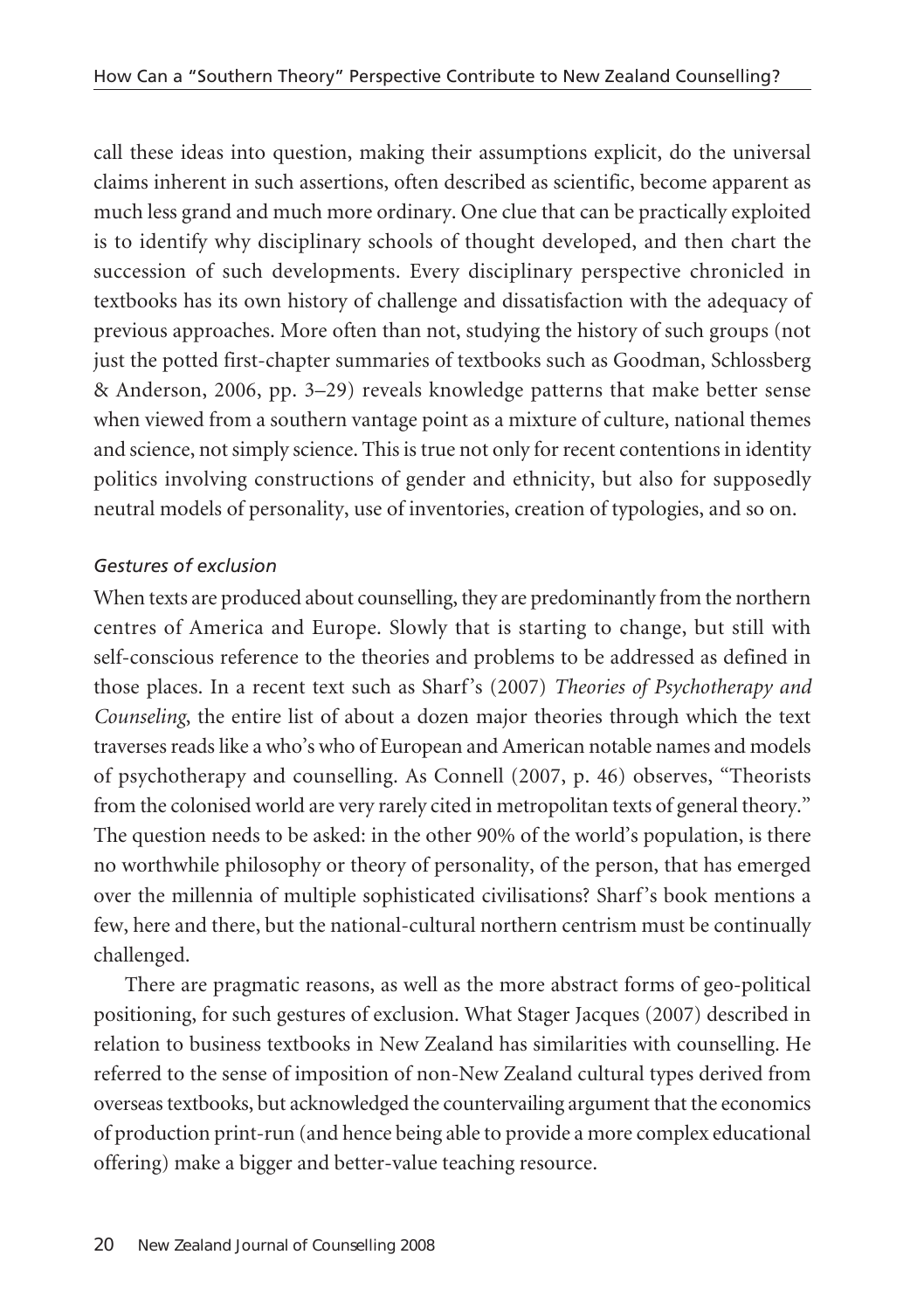Notwithstanding economics, the impulse to expanding discussion and writing among ourselves about southern things that concern us today means that several disciplines in this country are beginning to produce texts that, in varying degrees, engage with our locality as well as ideas from the wider globe (e.g., Crothers, 2008, or in counselling, Drewery & Bird, 2004). These texts aim to go beyond merely adding a chapter or piece that recognises alternatives to northern cultures and practices, albeit as something interesting or special. Such writing is for the most part still peripheral to mainstream models, or treated as exotic.

#### *Grand erasure*

The sheer absence of significant themes, historical information, and personal accounts only makes sense when seen as not fitting a northern viewpoint. A vivid illustration of erasure, as spelled out in *Southern Theory*, is the contrast between social theorist Pierre Bourdieu and psychiatrist Frantz Fanon. Bourdieu first published his major work *Outline of a Theory of Practice* (1972) from his research in Algeria during the Algerian colonial wars in northern Africa, with no discussion of the war or its consequences. Fanon (1967; 1986), working in the same time and place, is the major theorist of the psychopathological effects that war and bitter colonialism have on personality, emotional health, and many related themes. The erasure by Bourdieu of the lived, actual experience of people in that locale stands in breathtaking contrast to Fanon's involvement in and sharing of the pain and turmoil.

A political response may not be pertinent for most counselling professionals, but this journal's previous issue 27(1) is a courageous step in seeking to address huge blankedout experiences in local New Zealand social history. Consider these three erasures: (a) the sense of loss or homeless dislocation of immigrant Europeans to New Zealand (Moir-Bussy, 2003, p. 5); (b) everyday restrictions on Mäori people sitting upstairs in movie theatres, which persisted in this country into the 1960s;(c) passive resistance of Te Whiti o Rongomai and Tohu Kakahi to land confiscation in the Taranaki during European colonisation, detailed in Dick Scott's(1954/2004) *Ask That Mountain* (initially described as communist propaganda!). Any one of these erasures, and many others, provides thought experiments for a journey of insight and revelation (Winder, 2003) about the psyche and spirit of New Zealand people today.

The logic of client self-erasure of issues and difficulties that is seen in counselling has parallels in the southern perspective of northern erasure being done to oursociety as a whole, in all the categories of gender, ethnicity, and otherwise that create our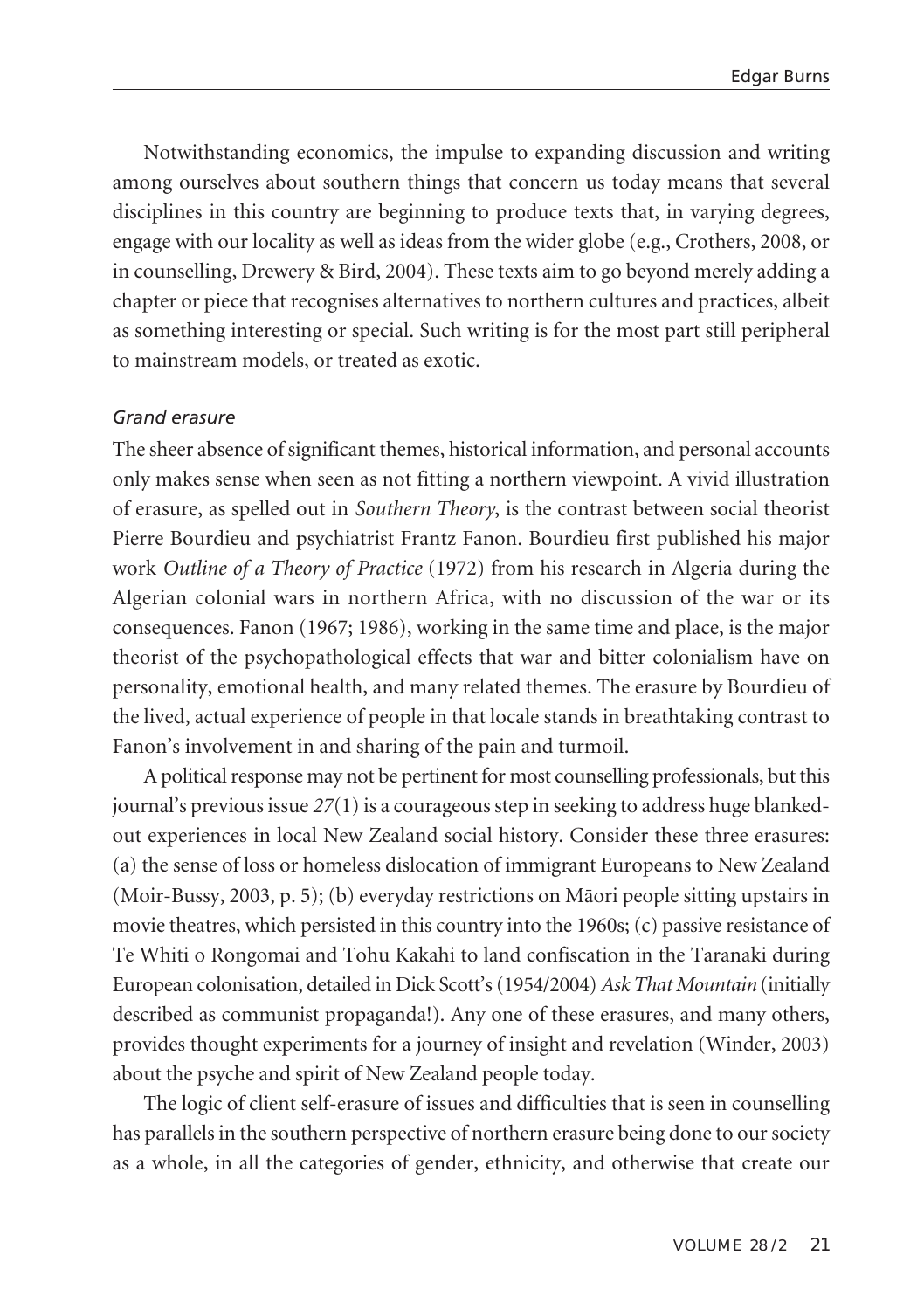habitus, our lived self. Becoming familiar with such a perspective assists professional counsellors in addressing client erasures without compounding client situations by adding further professional ones.

It is always relevant to ask, "What is missing here? What is not being said? What is being stepped past in this interaction?" The productive openness to challenging the idea that "Isn't 'good counseling' good counseling?" in Sue and Sue's (2007, p. 3) updated classic is developed in relation to the concepts of multiculturalism and special populations. Yet even the use of these terms is freighted, and while acknowledging the spirit of such explorations, it must be noted, first, that multiculturalism sits very differently in a New Zealand context, and second, as the present discussion has tried to show, southern theory is about the total "us" of our society, not simply "them" of any special group within it.

## **Concluding thoughts**

It is worth reiterating that this essay is not an antagonistic attack on the varieties of northern theorising. It does not seek hostility, rejection, or the advocacy of incivility. On the contrary, Connell's proposal is an invitation to an intellectual and cultural maturity and challenge that draws on the abundance of insight and expertise in those northern centres. It encourages us, however, to recognise that the generation of such large volumes of ideas and texts does not, in itself, validate the applicability and localrelevance of such work. It is not an either-or. There is an inextricable blending of desirable and unsuitable material that requires ongoing assessment. Even then, the cultural force of the powerful north means that the selection and response from our southern shores is a trial and error process, one that is never completely finished, in dealing with the upsides and downsides of such a broad yet problematic relationship.

Developing a southern perspective sounds somewhat like the problems of individuation as mature adults from school, parents, and youthful peers, and progression on from past hurts, experiences, and relationships that have configured our personal lives. There are indeed many parallels that create analogies between personal paths and (ir)resolutions, and broader cultural and society-wide ones. Further, the experiences and insights we collectively continue to gain from the interaction of European/Päkehä and Mäori strands of New Zealand culture (Bowden, 2001; Liu, McCreanor, McIntosh, & Teaiwa, 2006), and otherrevised understandings about topics such as gender and sexuality, provide us with a partial template forseeing through the invisible application of power to practice, expectation, and experience.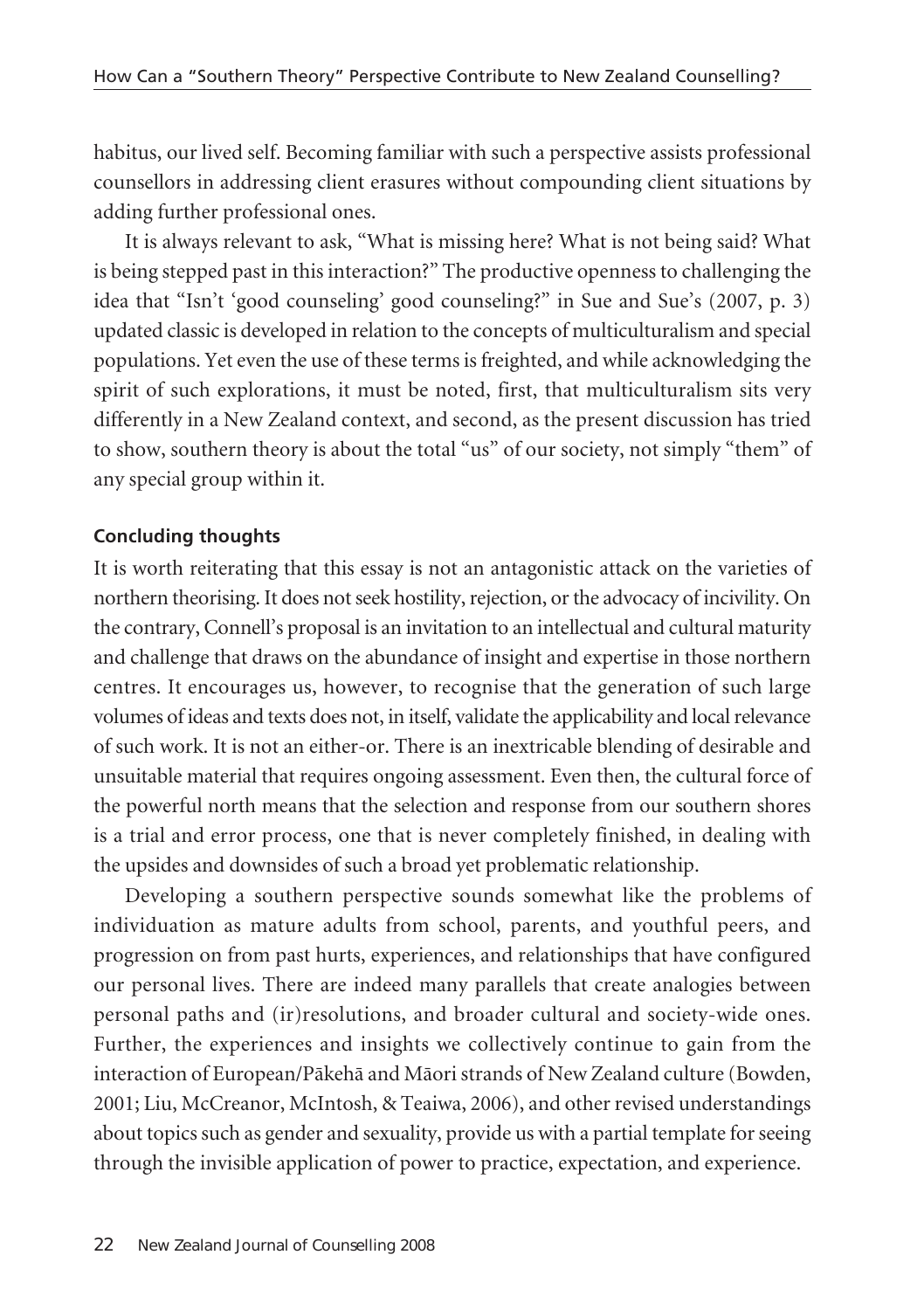Even as northern ideas offer things we want and find useful, the development of a professional and national maturity that honours and makes greater use of our own southern experience is central to counselling theory and a vibrant counselling community in this country. Having an agenda that makes explicit the country, time, and conflict from which each theory emerges is a good beginning. One practical starting point to breach the thrall to other values and ways is to take the points of Connell's critique of the northern assumptions named in *Southern Theory*, and to use each of them in turn to question and reposition our own New Zealand practice.

#### References

- Bourdieu, P. (1972). *Outline of a theory of practice* (R. Nice, Trans., New York ed., 1977). Cambridge: Cambridge University Press.
- Bowden, A. R. (2001). *A psychotherapist sings in Aotearoa.* Plimmerton, New Zealand: Caroy Publications.
- Connell, R.(2007). *Southern theory: The global dynamics of knowledgein social science*. Crows Nest, NSW, Australia: Allen & Unwin.
- Cornforth, S., & Parkin, F. (2007). Editorial comments. *New Zealand Journal of Counselling, 27*(1), iii–iv.
- Crothers, C. (2008). New Zealand sociology textbooks. *Current Sociology, 56*(2), 221–234.
- Drewery, W., & Bird, L. (2004). *Human development in Aotearoa: A journey through life*(2nd ed.). Auckland: McGraw-Hill New Zealand.
- Durie, M. (2007). Counselling Mäori: Marae encounters as a basis for understanding and building relationships. *New Zealand Journal of Counselling, 27*(1), 1–8.
- Fanon, F. (1967). *The wretched of the earth*. Harmondsworth, UK: Penguin.
- Fanon, F. (1986). *Black skin, white masks*. London: Pluto.
- Geertz, C.(1983). *Local knowledge: Furtheressays in interpretive anthropology*. New York: Basic Books.
- Goodman, J., Schlossberg, N. K., & Anderson, M. L. (2006). *Counseling adults in transition: Linking practice with theory* (3rd ed.). New York: Springer.
- Liu, J. H., McCreanor, T., McIntosh, T., & Teaiwa, T.(2006). *New Zealand identities: Departures and destinations*. Wellington: Victoria University Press.
- Moir-Bussy, A.(2003). Travel that leadsto wisdom. *International Journal forthe Advancement of Counselling, 25*(1), 5–9.
- Murdoch, S. (2007). *IQ: A smart history of a failed idea*. New York: Wiley.
- Scott, D. (1954/2004). *Ask that mountain*. Wellington: Raupo.
- Sharf, R. S.(2007). *Theories of psychotherapy & counseling: Concepts and cases*(4th ed.). Belmont, CA: Wadsworth.